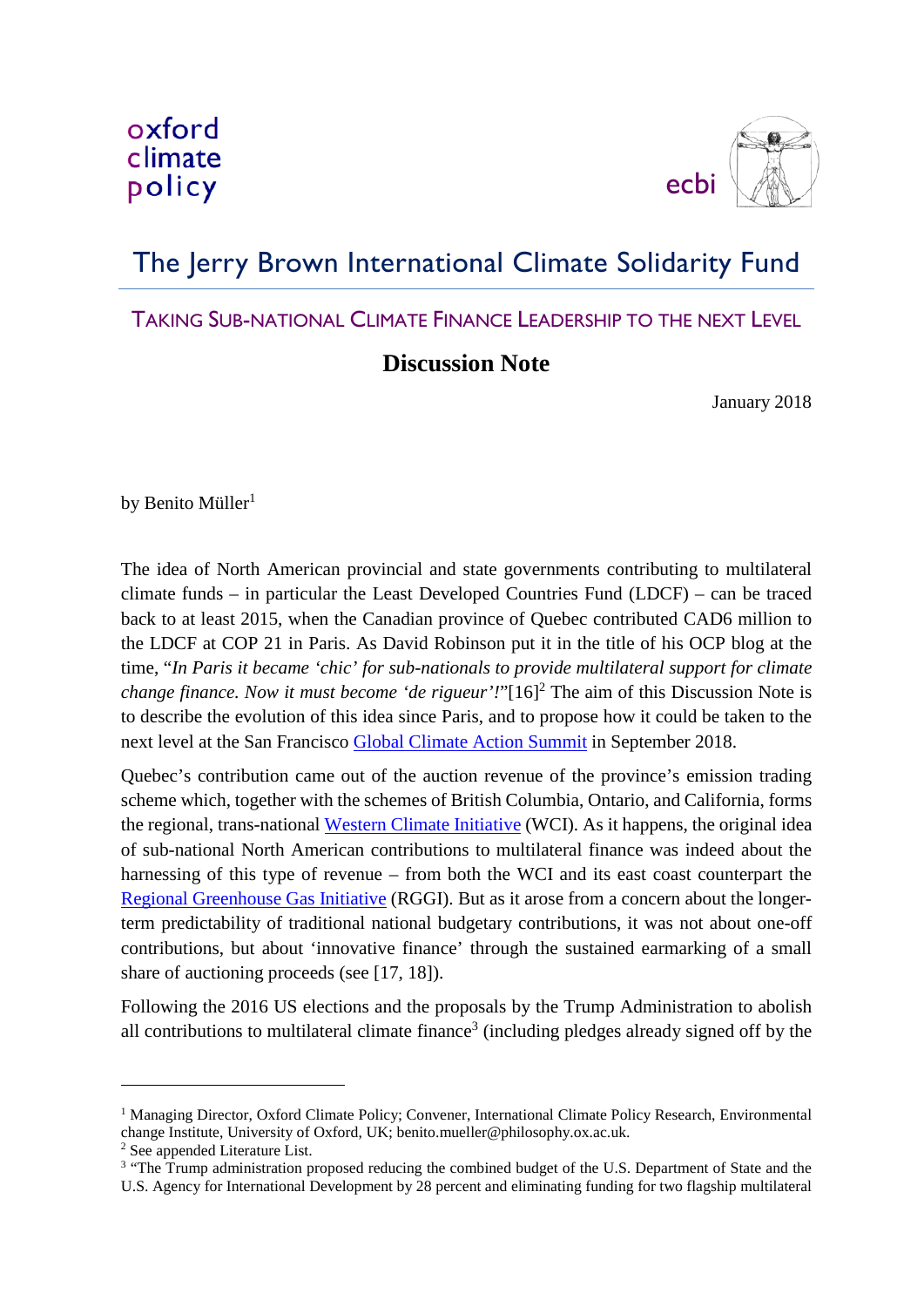Obama Administration), the idea was picked up by Massachusetts State Senator Mike Barrett, who filed *Legislation enabling donations from U.S. taxpayers in the state of Massachusetts to the LDCF* in the State Senate in March 2017 [\(MA Senate Bill No. 2056\)](https://malegislature.gov/Bills/190/SD2138). The Bill – which is being actively supported by a [campaign coalition](https://www.mass4climate.com/) including [Boston University,](https://www.bu.edu/ise/2017/03/29/ma-bill-for-voluntary-state-tax-returns-to-help-most-vulnerable-countries-with-climate-change/) [Oxfam](https://policy-practice.oxfamamerica.org/people/climate-change/)  [America,](https://policy-practice.oxfamamerica.org/people/climate-change/) and [Oxford Climate Policy](http://www.oxfordclimatepolicy.org/) – expands the original idea with two significant new concepts:

- to establish a *Massachusetts UN Least Developed Countries Fund* (MLDCF) for the benefit of its multilateral counterpart, the LDC of the Paris agreement; and
- to create a new State *'check-off' scheme* that would allow Massachusetts tax payers to earmark ('check-off') potential tax refunds on their personal income tax form as contributions to the MLDCF.

Over 40 states in the US employ such 'check-off' schemes,<sup>4</sup> but this is the first time that American tax payers would be given the option to express solidarity with a global concern by participating in such a scheme. Apart from the revenue generated by this check-off scheme, the MLDCF would also be able to receive contributions *from public and private sources as gifts, grants, and donations to the Least Developed Countries Fund, established by the United Nations Framework Convention on Climate Change*. In other words, the MLDCF is, in essence, a *state-managed crowdsourcing instrument* for the benefit of multilateral climate finance. Even though the check-off scheme is not expected to raise large amounts of money (about \$0.25 million per annum), the fact that the scheme, and with it the MLDCF, would be established by the state – indeed, would be enshrined in state law – signals that it is intended to be there for the longer term, taking the idea to a new level.

In May 2017, Gwynne Taraska of the American Center for Progress (CAP) put forward the following proposal for US leadership during the Trump Administration: *When the GCF is able to accept funding from nongovernment actors, U.S. citizens and businesses should contribute to its crowdsourcing platform. In the meantime, they can contribute directly to the Adaptation Fund. Even small contributions would help fund vital programs and would signal to markets and allies around the world that the current vacuum of executive-branch climate leadership is not representative of the nation*.[8]

Yet the problem with that proposal was, and still is, that while the Adaptation Fund does indeed have its own web-based crowdsourcing platform (for more on this see [11]), it is not likely that the Green Climate Fund (GCF) will soon follow suit, a realization that may be behind the proposal in a subsequent CAP and WRI discussion paper (September 2017 [5]) to 'devolve', as it were, the platform to the country level by establishing "*America's Climate Fund*". The paper contains an interesting discussion of three options for the legal character of the fund, namely: (1) a non-governmental, non-profit entity, (2) a state or city fund, or (3) a state- or city-affiliated non-profit entity. The main problem with options (1) and (3) is that

<u>.</u>

climate channels: The Green Climate Fund (GCF) and the Climate Investment Funds (CIFs). It also proposed eliminating bilateral climate aid."[8]

<sup>4</sup> In 2015, there was a grand total of 410 tax check-off option available to American income tax payers, but all of them concerned domestic beneficiaries, ranging from non-game wildlife preservation to special Olympic programmes.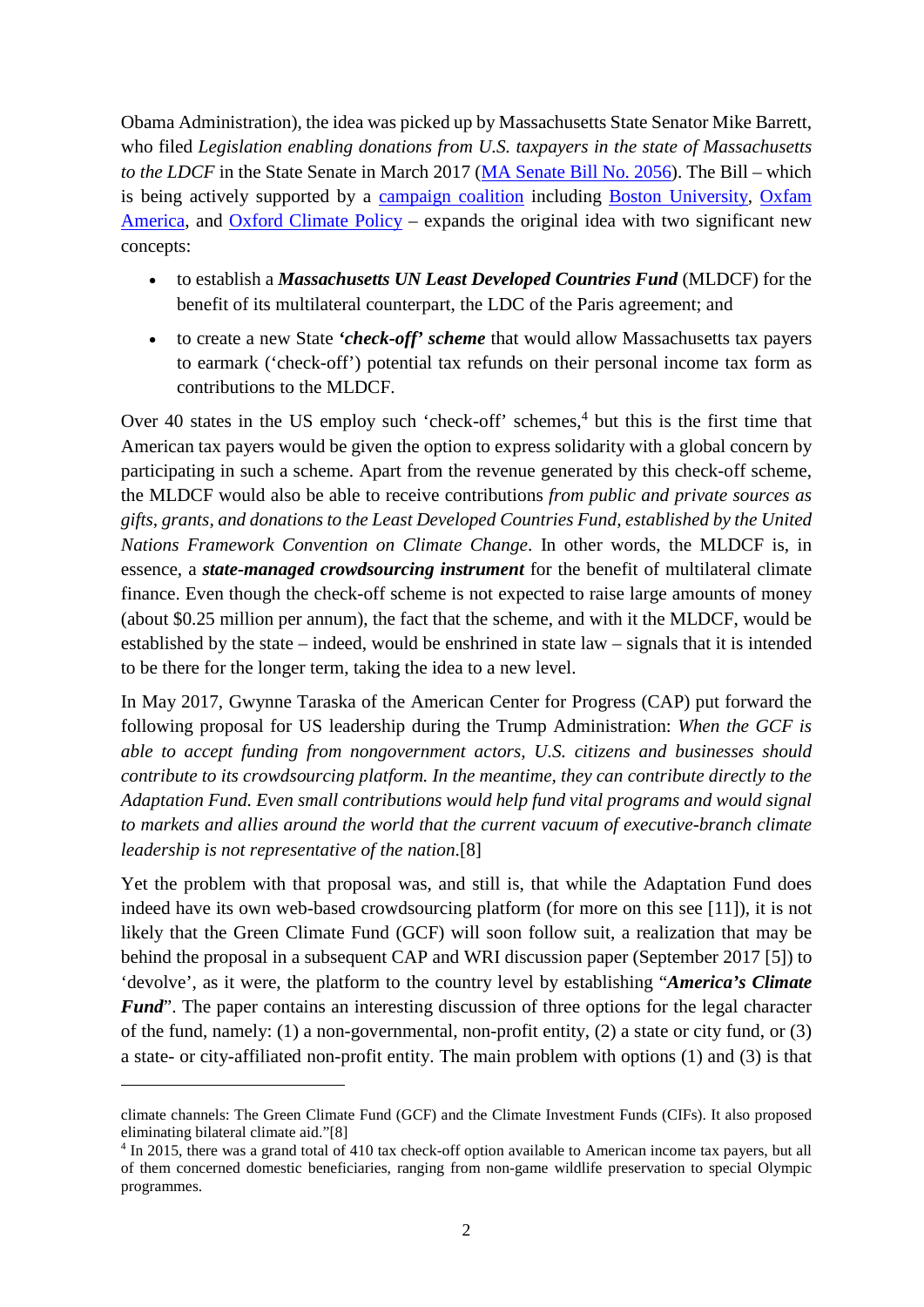the GCF and the LDCF (unlike the Adaptation Fund) cannot accept contributions from nongovernment sources at present (and if they could, then they would, like the Adaptation Fund, have their own crowdsourcing platform). Option (2), by contrast, has been tried and tested (in Paris at COP 21); it has the added advantage of having longer-term 'government buy-in' (even if this is not based on state legislation, as in the case of the MLDCF). For these reasons, the option of a state fund seems, on balance, more desirable than the other options.

At the same time, I fully concur with Taraska that *it should be stressed that the financial and political support of U.S. nonfederal actors for low-carbon and climate-resilient development in no way displaces national-level contributions*.[8] I therefore think it might be problematic to create a nominally national fund in this context, as that could easily create the (misleading) impression that it is a federal entity, designed to relieve the federal budget. This is why my preference, in a subsequent OCP blog [4], was to propose a charitable *California International Climate Solidarity Fund*, to be launched by the government of California at the Global Climate Action Summit in September 2018. Given the limited timeframe, it would of course not be possible to establish such a fund through legislation, but as it would initially be a simple crowdsourcing platform for voluntary donations, that should not be necessary. To ensure that it would have some initial resources, the suggestion was that Californian philanthropists could be asked to make some start-up donations – not least to express solidarity with Governor Brown's *vision of California being a climate change model sub-national*.[4]

Having had time to reflect a bit more on this particular proposal, and after a number of discussions with friends and colleagues, I have come to the conclusion that it might be more appropriate to name the fund in honour of the host of the Summit as the '**Jerry Brown International Climate Solidarity Fund**'. As Governor of California, Jerry Brown has shown the sort visionary leadership in the fight of American sub-nationals against climate change that deserves an eponymous institutional legacy. Moreover, with that personal designation, it should be easier for California's sub-national partners, say in the WCI, to provide innovative finance to the fund, as mentioned initially, should they wish to do so at some point in the future.<sup>5</sup>

<u>.</u>

<sup>5</sup> California itself does have some legal constraints about spending state tax revenue outside the state, which is why it is key that suggested fund be able to receive voluntary donations. Having said that, there are ways in which this could be applied even in the context of resources from emission permit auctioning. For example, a [Bill introduced by California State Senator Bob Wieckowski](https://www.vox.com/energy-and-environment/2017/5/3/15512258/california-revolutionize-cap-and-trade) to amend the cap-and-trade program envisaged that state residents would receive 'carbon dividends' from the permit auction revenue, and it would have been possible for the state to allow residents to opt out of dividends and direct them to the suggested fund, similar to the Massachusetts check-off scheme.